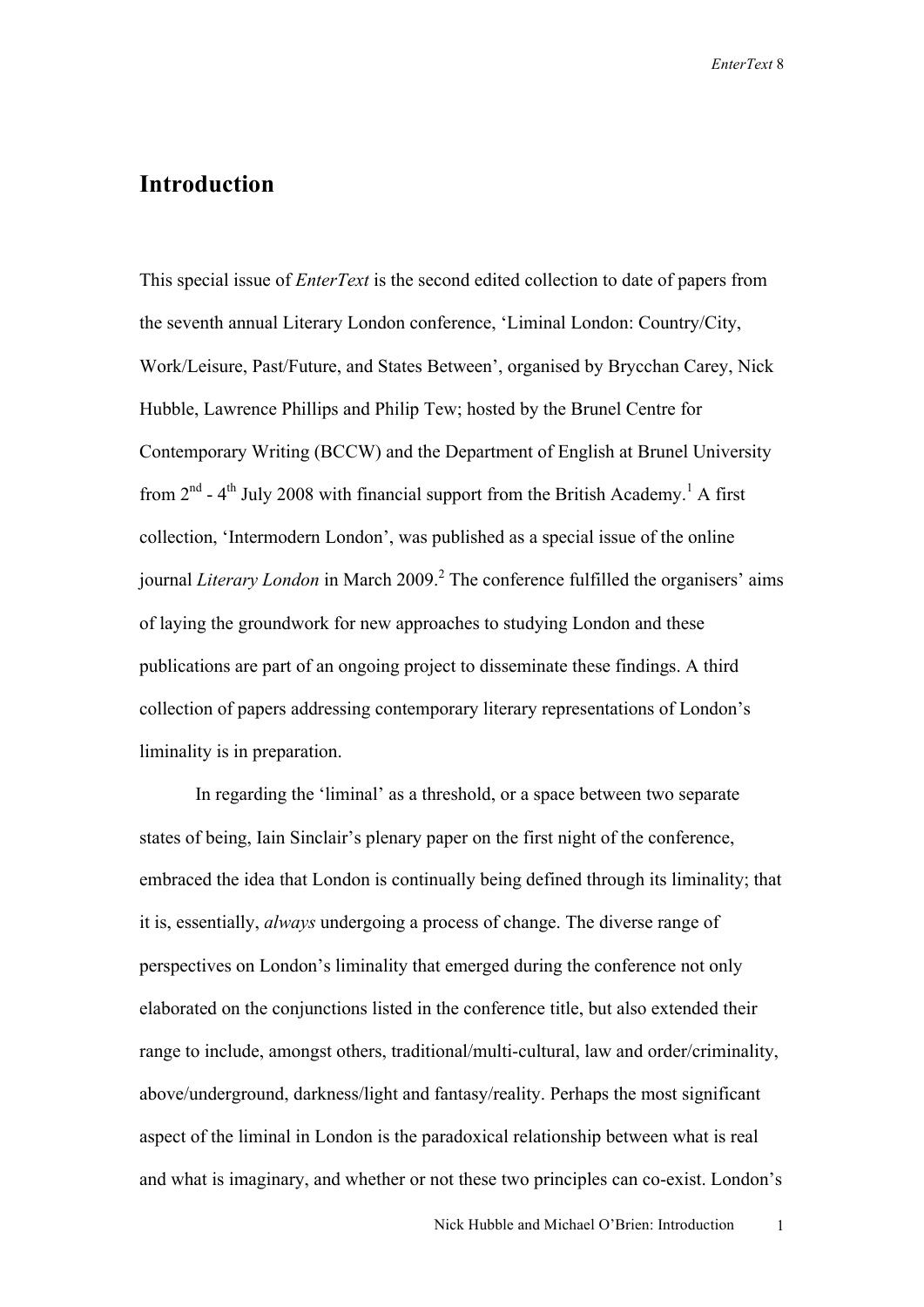liminality is, in the simplest terms, representative of the fact that there is no single London in terms of geographical entity, population or idea. London and Londoners are heterogeneous in nature, and the literary record of the city, whether in the writing of Dickens or Sinclair, is predicated upon this understanding. For those *not* from London, London's greatest quality may be regarded as its transferability as an image or concept. This is in the sense that London, in terms of its size, ethnic diversity and historical importance transcends its physical boundaries. The fact that the conference featured 63 speakers from Australia, Austria, Belgium, Canada, China, Finland, Germany, Hungary, Italy, Poland, Romania, Spain, Taiwan, the United States and across Britain, testifies to the universal fascination that London arouses. London is always both local and global. The essays introduced below actively produce and interrogate a discussion on the liminal, presenting London as a city of paradoxes, divided, yet multifarious.

Ivona Misterova's 'A Comparative Analysis of the First Depictions of London in Czech Literature' provides a fascinating account of the fifteenth century diplomatic mission of the Czech nobleman Leo of Rozmital and his retinue to the London court of Edward IV. We learn that London in 1466 was 'vigorous and busy', 'conducting trade with all lands' and full of 'beautiful women and expensive food'. As Misterova observes, this attractive public image was carefully fostered as can be seen from the Czech accounts of the public ceremonies and banquets they were invited to. Valuable insights are provided into how this proto-corporate hospitality functioned as a process of exchange in which the cordially-welcomed guests gave gifts in return to the women and maidens of London they encountered in their visit: 'when guests first arrive at an inn the hostess comes out with her whole family to receive them, and they have to kiss her and all the others'. This figure of the hostess at the threshold, who promises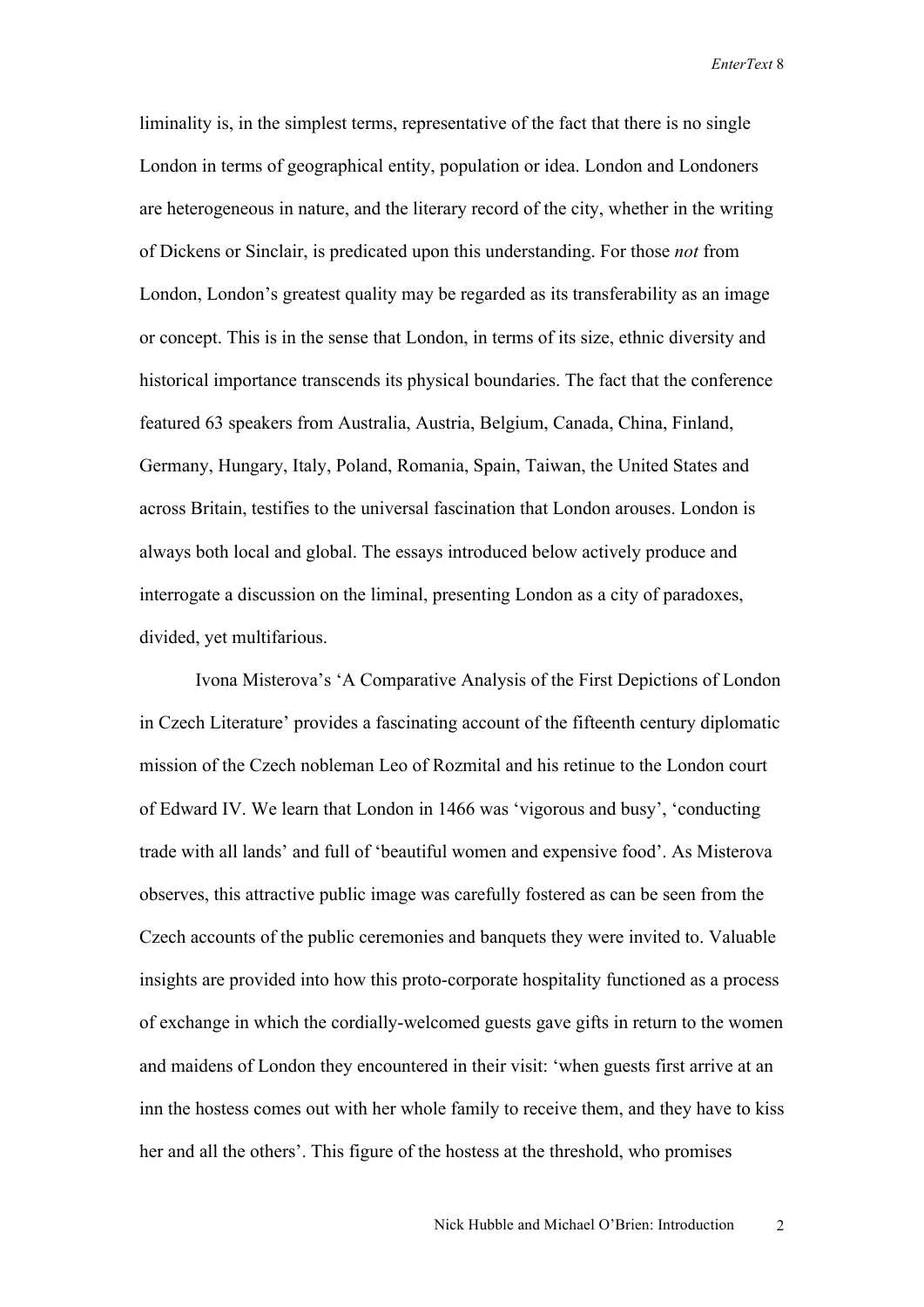welcome in return for tokens of love, may be seen as an historical female archetype of the city.

Susan Ash also investigates hospitality in her essay, 'Dr Barnardo and "The Queen's Shades": Liminal London, Hospitality and Victorian Child Rescue', which employs a Derridean reading 'to demonstrate how the force that makes Barnardo's power both benevolent and dreadful is related to conflicted authority associated with the rights of the "host" and the impossible obligations inherent in hospitality itself'. Ash analyses how Barnardo's fiction and autobiographical writing highlighted the dangerous liminal condition of London street children, fixed in the Victorian imagination as occupying an indeterminate status between animal and human, in order to present the need for those unique few such as himself who could contact such beings without risk to their own moral standing. At one level, therefore, Barnardo was himself playing host to this liminal zone for his respectable readership who were in return expected to participate in fundraising activities for his cause. However, Ash is also concerned to compare the hospitality Barnardo extended to the street children with the shelter offered by the Workhouse 'in such a way that only the most desperate would accept its terms' – an example of the violence which Derrida argues is always inherent in hospitality negotiations at the threshold. Despite Barnardo's stated policy of 'ever open doors', Ash concludes that his actual practice of 'philanthropic abduction' effectively deconstructed the difference between 'the "proper" and "improper" versions of hospitality' which he implicitly used to justify his approach. Her point is not to document another example of Victorian oppression, but to open up the liminal interface of hospitality beyond the inside/outside divide into wider corporeal, architectural, moral and narrative dimensions.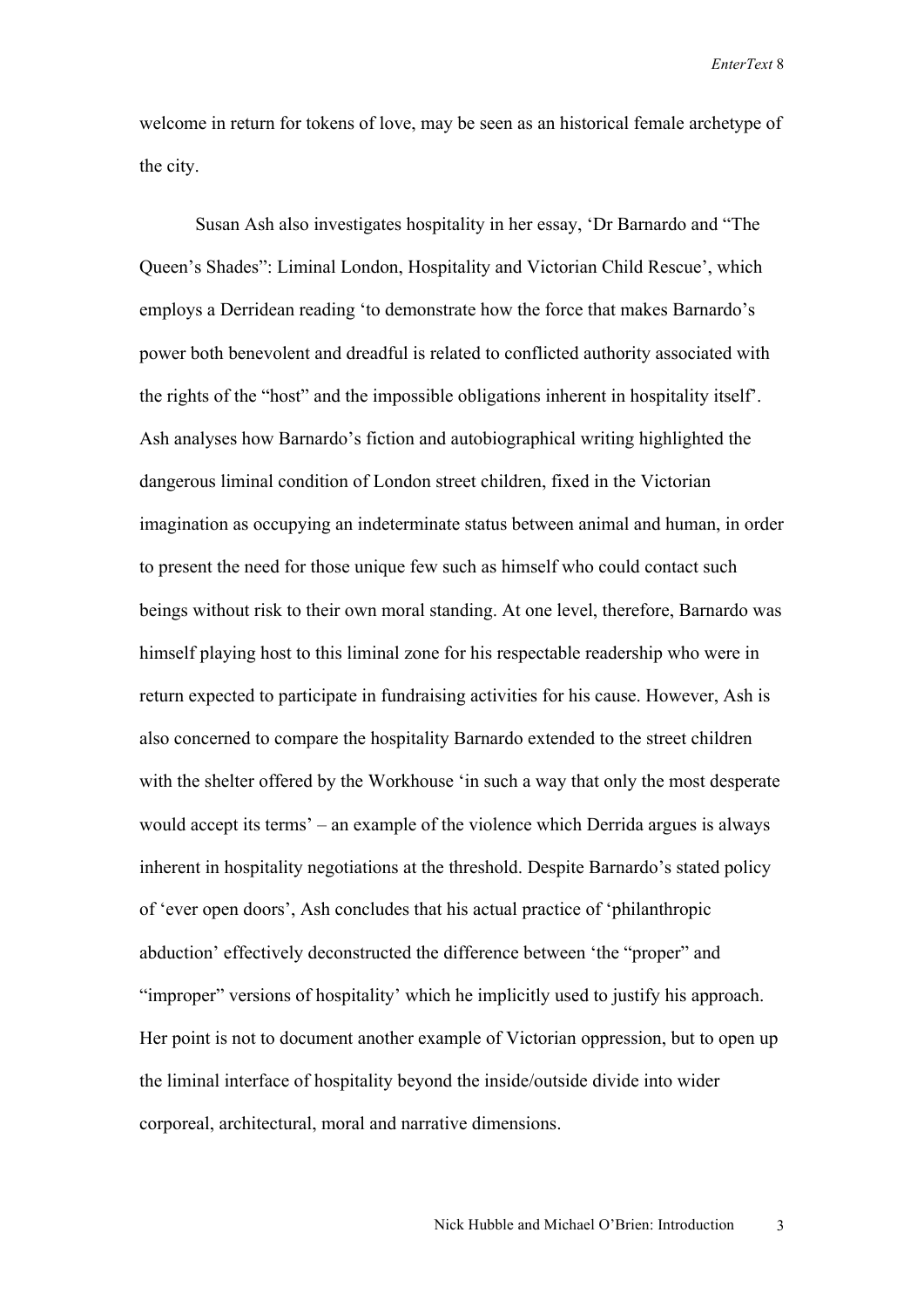Similar intentions underwrite Kevin McCarron's "'Memories of Old Sins": Opium Addiction in Narratives of Nineteenth-Century London', which constructs a moral problem around the question of addiction, before expanding this into a wider examination of the relationship between literature and the history of London life. His essay regards London itself as the locus of contradictions: 'Although the city is at "the heart of empire", opium dens are never at the centre of the city. Opium dens are never encountered easily, or in daylight; instead they are always associated with extreme distance, winding streets, and darkness…' McCarron cites a wide array of London writing from the nineteenth-century, including De Quincey's *Confessions of an English Opium Eater*, Dickens' *Bleak House* and Wilde's *The Picture of Dorian Gray*, in order to suggest that London is most identifiable not so much as 'the heart of empire' but as a centre of consumption. Naturally, this applies in a very wide sense, from the consumption of literature, in the serialized form of Dickens, to the consumption of opium and other substances. Drawing on critical sources, such as Julian Wolfreys's *Writing London*, McCarron parallels the consumption of the addict with the resultant sense of absence and renewed desire for the fix associated with alcohol or drugs. However, during his essay he takes great care to avoid adopting a moral stance on such addiction. Indeed, he contrasts the addictive personalities of De Quincey with those of Wordsworth's absorption of nature, as a means of producing **literature** 

This essay emphasizes the otherness and uncanny nature of the London streets, referencing De Quincey: 'Sometimes in my attempts to steer homewards, upon nautical principles, by fixing my eye on the pole star…I could have believed that I must be the first discoverer of some *terrae incognitae* and doubted whether they had been laid down in the modern charts'. Part of McCarron's argument prompts readers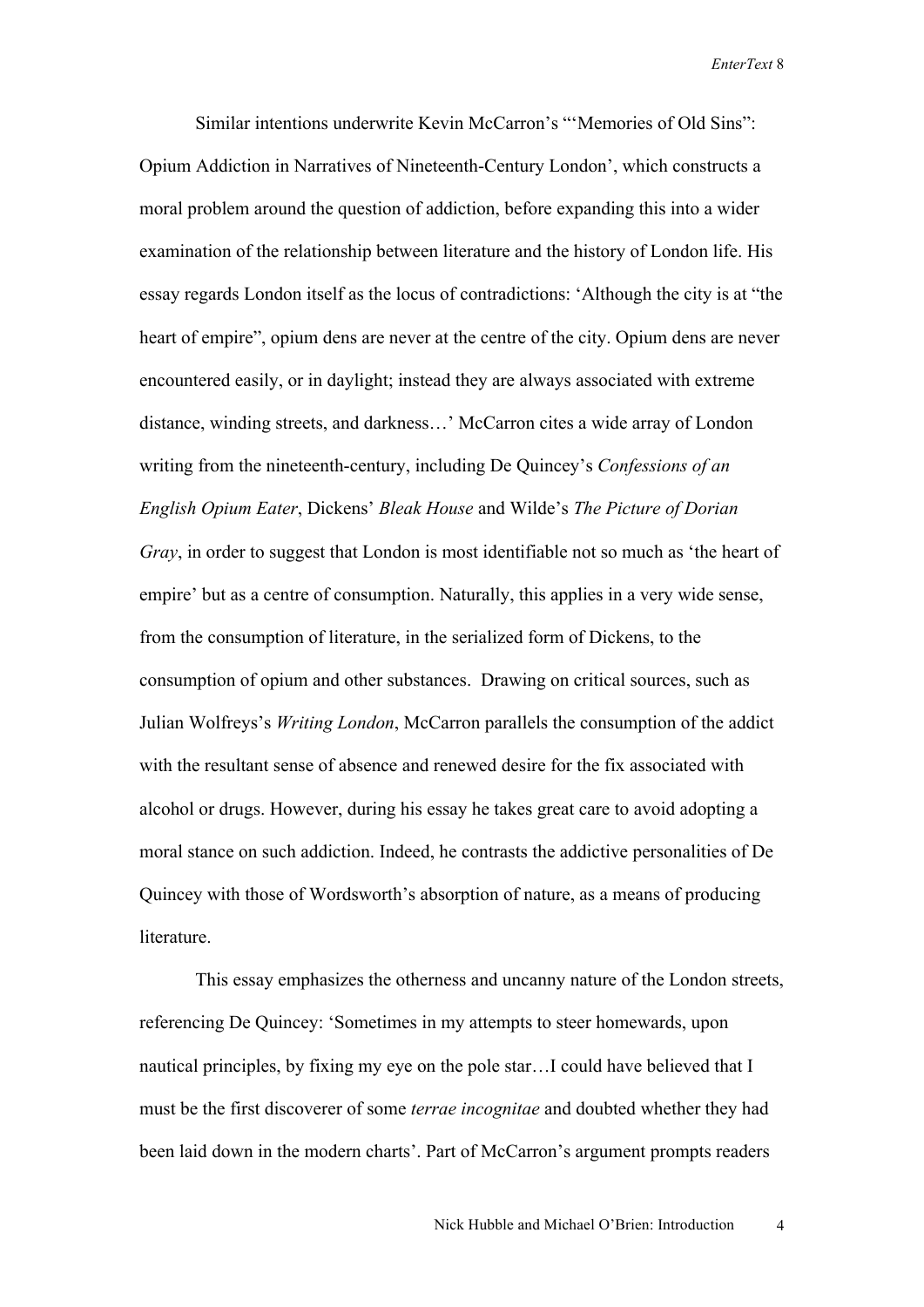of London writing to realize that it is not fully possible to incorporate the insights of writers like De Quincey into conventional observations on the city, because his opium addiction had opened up to him a '*terrae incognitae,*' which signified a London that was not merely to be recorded, but which was to be reinvented in prose. A further question which the essay subtly broaches, is to what extent London life becomes liminal through the addict's inability to distinguish distortion from reality, and vice versa. By posing such questions, McCarron challenges readers of this literature to refrain from making moral assumptions about addiction, given the wider moral vacuum surrounding living standards in nineteenth-century London life.

On one level, the most obviously liminal zones of London are the suburbs that have spread out from its centre. As Nick Hubble explains in the introduction to the 'Intermodern London' issue of *Literary London*, the interwar expansion of the London suburbs extended the unsettling intersubjectivity of the city rather than providing an escape from it.<sup>3</sup> While much has been written on the Metroland to the west of London, as featured in John Betjeman's poetry for example, there is decidedly less literary research concerning the suburban offshoots to the east of London. David Fulton's 'Heaven or Hell: Representations of Ilford in the Writings of Denise Levertov and Kathleen Raine' makes a significant contribution in this respect. By focusing on the work of these two poets connected with Ilford, Fulton illuminates the dichotomous relationship that the suburbs have with the city of London. At the core of his essay is a defence of the connection between the city and suburb, which draws careful distinctions between the suburb and the countryside proper while highlighting the reluctance of modern culture to fully embrace such a dynamic:

These were the terms with which Modernism dismissed suburbia, privileging instead the metropolis as the site of everything the suburbs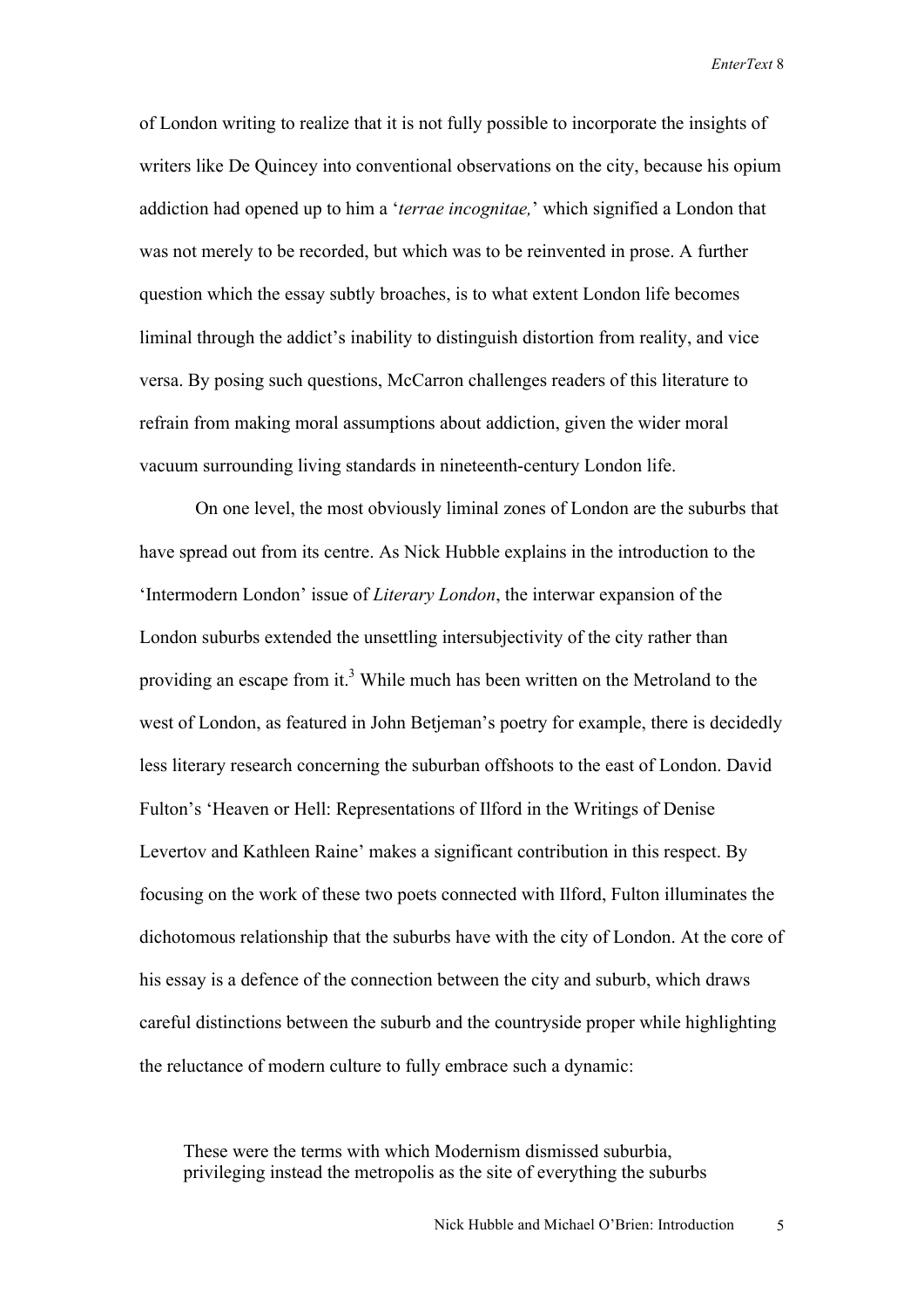lacked: a rich diversity of architecture, class and ethnicity; a freedom of behaviour, holding out the prospect of sexual adventure, such as would interest a flâneur; a strange intermixture of the threatening and the safe, the sordid and the sublime, the unreal and the only too real; subtle networks of intellectuals; newspapers and magazines discussing the latest ideas; the general cultural ferment that would challenge the would-be artist to innovate, while simultaneously preserving the best of tradition.

As Fulton's essay suggests, though, Ilford embodies two divergent realities, a metaphorical 'heaven' and 'hell' in the work of these writers. While Raine's writing on Ilford presents to the readers a place of marginality and tedium; Levertov challenges this interpretation by romanticizing Ilford in terms of the escape it provides from the more oppressive reality of London life. Fulton carefully analyses the motivations underlying these respective perspectives by contrasting the Romantic accentuation of the pastoral against the Modernist preference for the metropolitan. However, he also acknowledges the paradoxes inherent within the distinction both of these movements make between the city and the country; citing, for example, the complex Wordsworthian view of both spaces. Ilford, as with other towns situated on London's boundaries, emerges from this paper as a symbol of spatial paradox, which is most visible in the town's continued reinvention and rediscovery as exemplified in the work of Levertov. Perhaps there is a tendency when discussing London's liminality to look inward towards the centre and to assess the relationship of the city's periphery only as it relates to London. Fulton's essay questions the logic of such an approach and, as with Levertov's 'paradisal' view of Ilford, instructs us to look outwards from the city and to consider whether the liminal spaces around London are symbols of a utopian or idealized version of London life as opposed to a distant and lesser representation of it.

Hubble also investigates the suburbs as a utopian space in his essay, 'The Liminal Persistence of Interwar Suburbs in the Twenty-First Century'. Drawing on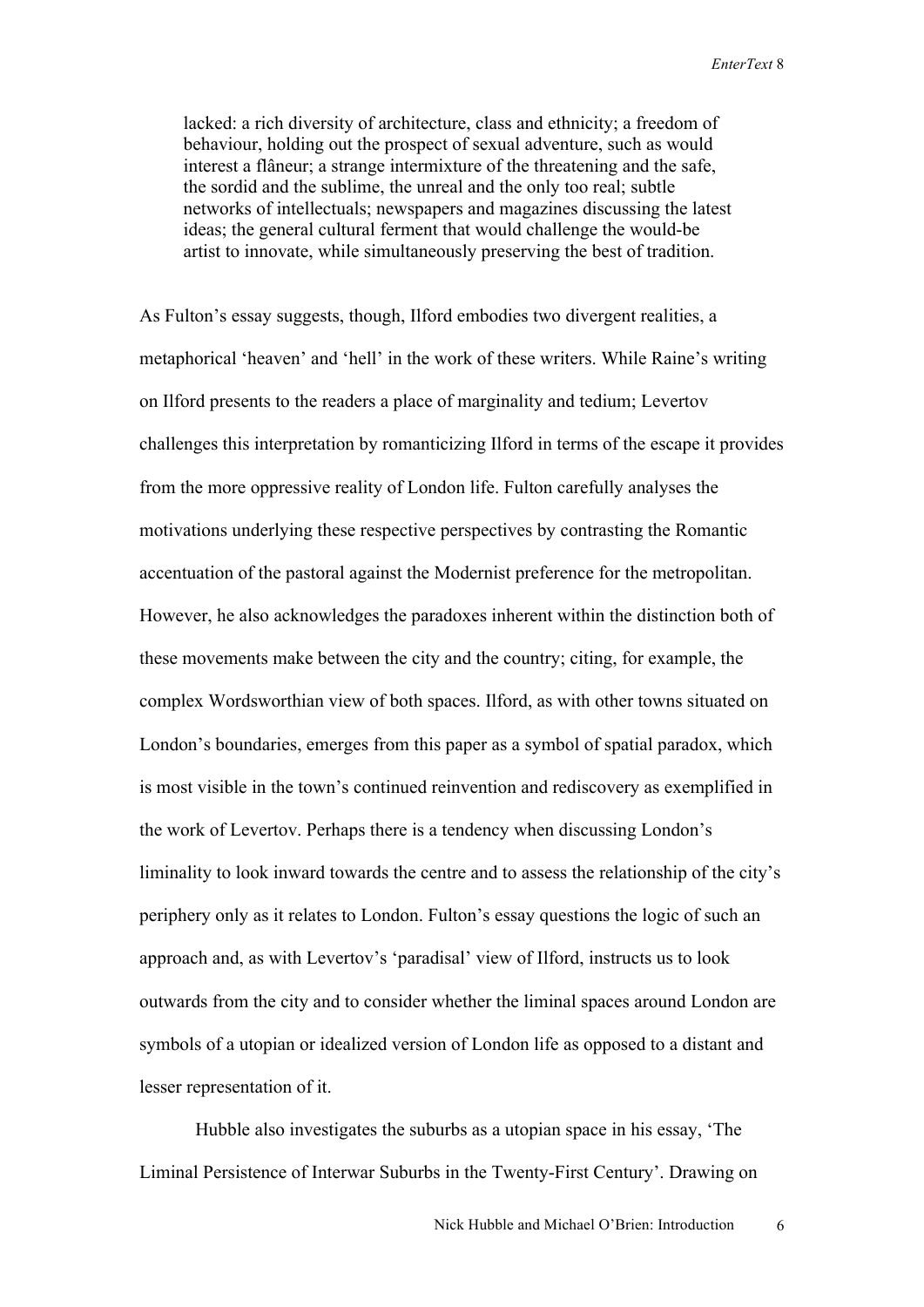the work of Paul Oliver, Ian Davis and Ian Bentley in *Dunroamin*, he identifies the suburbs built around London between the wars as being the product of a desire to move beyond the rigid class stratifications of the Victorian order: 'The utopian promise of a golden classless future just around the corner was encapsulated by the sunray motif of the garden gate and the stained-glass galleon on the front door.' Hubble discusses how the political shift in British society that occurred during the Second World War prevented this golden future from ever coming to pass. Nevertheless, 'the memory of that suburban utopia lingered culturally in the residual traces of middlebrow culture', such as R.F. Delderfield's *The Avenue Goes to War*, and eventually became culturally important to New Labour's policy in the 1990s of appealing to the 'forgotten suburbs'. It is within this context that Hubble considers whether the suburban utopian impulse has regained cultural and political valency in the twenty-first century.

By focusing on the 1940s House in the suburb of West Wickham in the London Borough of Bromley, subject of the popular Channel 4 reality television series of 2001, and its replica which has been on permanent display at the Imperial War Museum for over a decade, Hubble identifies a number of faultlines running through suburban culture at the turn of the millennium. He argues that the net effect of the series was to suggest that contemporary Britishness is merely a continual process of re-enactment subject to diminishing returns and that London's suburbs now represent nothing more than 'the liminal persistence of a housing form and lifestyle, which survived its infancy but never managed to reach maturity'. He concludes that while the memorialisation of the 1940s House reminds us that ours was not altogether a bad age to live in, it is time to stop attempting to resurrect twentieth-century futures for a twenty-first century condition.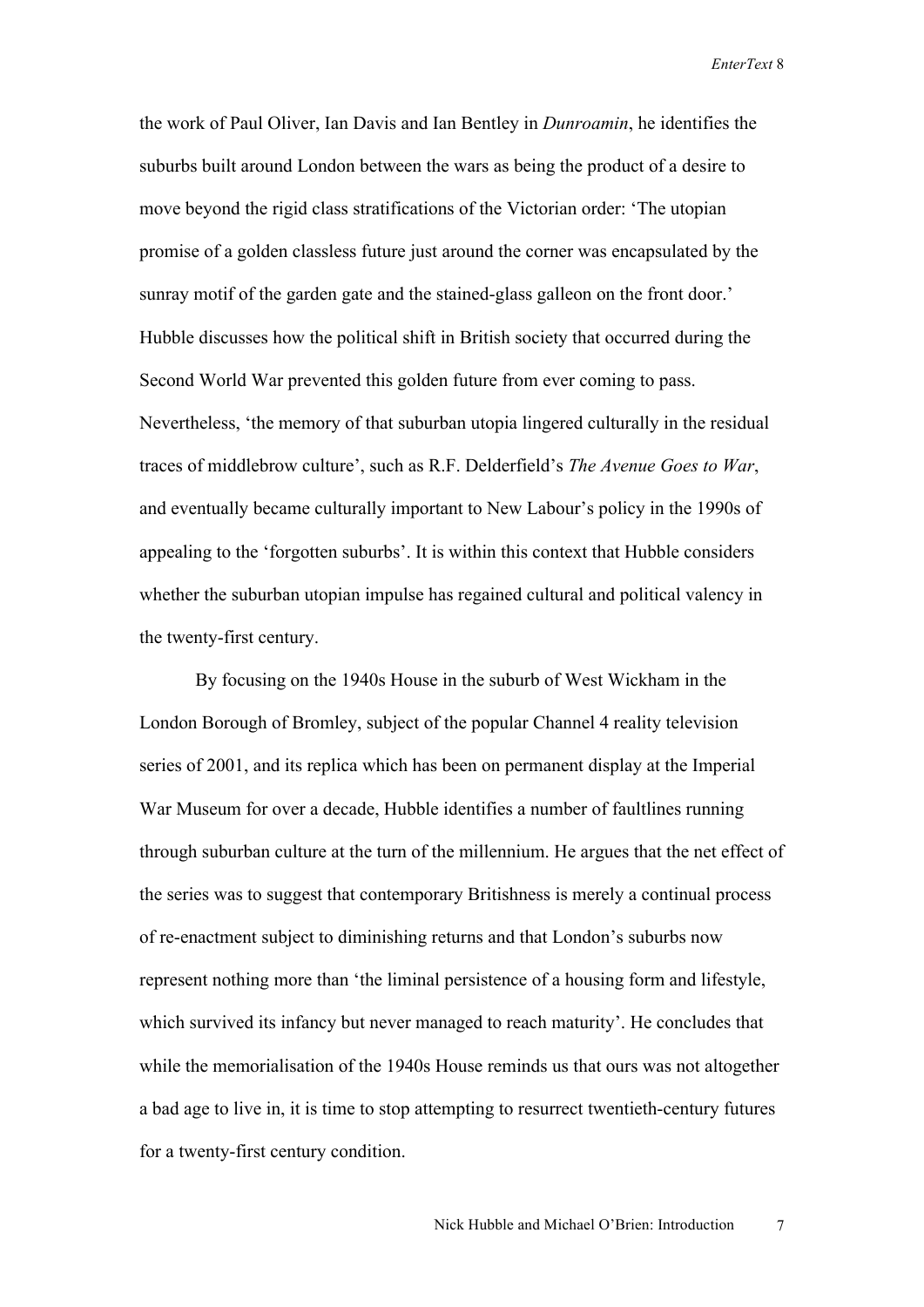West Wickham, home of the 1940s House, is directly bisected by the Longitudinal Meridian as it plumbs its line southwards from Greenwich to the South Coast at Peacehaven. Peter Coles and Gesche Würfel's striking photo-essay, 'London-Luton: A Photographic Exploration of the Lea Valley' traverses the Meridian north of the Thames, a route which runs through the site of the 2012 London Olympics. The sense of the Meridian underlying the lines of sight in their photographs, adds a temporal dimension to the otherwise linear perspectives. The Lea Valley is shown as a 'green corridor' penetrating urban space and imperial past alike even as Olympic construction work disrupts the 'established relationships between residents and their natural and built environment, mainly through the three meter high blue fence that creates a boundary between the "old" outside world and a new dream world being created by the IOC and its selected architects, inside'. The pictures, therefore, combine documentary function, recording a threatened landscape, with personal vision and in the process suggest a 'way of seeing' these liminal spaces as intensely valuable in their own right.

In contrast, Magda Wosinska's 'Liminal Spaces and States in Jerzy Peterkiewcz's *Inner Circle*' is the first of two papers in this collection which uses the London Underground to exemplify the liminal in London writing. Focussing on Peterkiewicz's metaphorical novel, she extends the question of the liminal as a 'threshold' by inviting comparisons between native Londoners and immigrant Londoners who arrived in London following the outbreak of the Second World War. She makes reference in her paper to the fact that Peterkiewicz 'did not fully assimilate into English tradition, as he is rather a "European deeply rooted in Polishness". Like the protagonist from *Inner Circle*, Patrick, one gets the sense that Peterkiewicz's position within the wider canon of London writing is partly defined through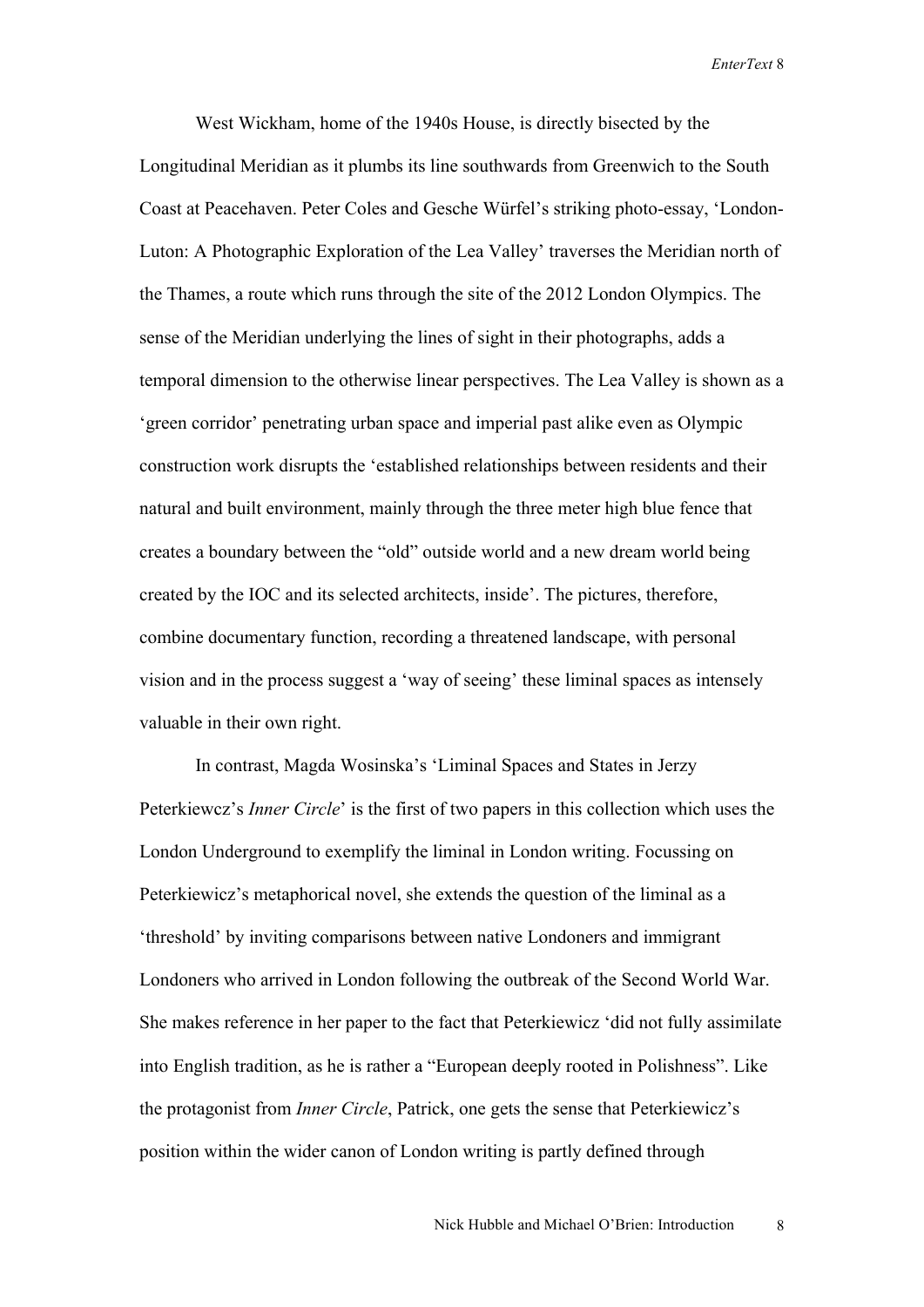recognition of his cultural difference, coupled with the painful reasons behind his departure from his native Poland to take up residence in the UK, something which he coveys through Patrick as someone who is 'neither here nor there'. Wosinska's paper structures the London Underground in terms of the paradox that this transport network simultaneously defines and divides the city of London, and frequently problematises, rather than resolves, questions surrounding the city's boundaries. Wosinska refers frequently to the liminal in Peterkiewicz's work as a 'betweenness', using the 'betweenness' of moving through the London Undergrounds space, which we 'inhabit but do not live within,' to underline the predicament of the protagonist's life in London. This essay raises an important (but often overlooked question) concerning how London as a multi-cultural and ethnically diverse city is to be reconciled with the fact that many immigrants who come to live in London frequently remain as outsiders. Wosinska's paper acknowledges the distinctiveness of London life from the Polish origins of Peterkiewicz, but uses the liminality and 'betweenness' at work within his novel as a way of combining these separate spaces, and, most fundamentally, identifying such a process as continuous: by which London remains a space that is forever changing and being changed by those who inhabit the city.

Michael O'Brien's '"Tunnel Visions": Space, Transience and Escapism in Geoff Ryman's *253*' begins by deconstructing the Modernist association between travel and the movement of crowds, epitomised in Baudelaire's definition of the modern as the 'fleeting, contingent, transitory...' By examining the playfulness of Geoff Ryman's textual form in *253* (initially published in hypertext format online) he asks if there is a similar playfulness at the heart of the commuting experience: considering whether the mind of the traveller becomes attuned to new ways of looking at the world, either through the experience of reading on the tube, or, as is frequently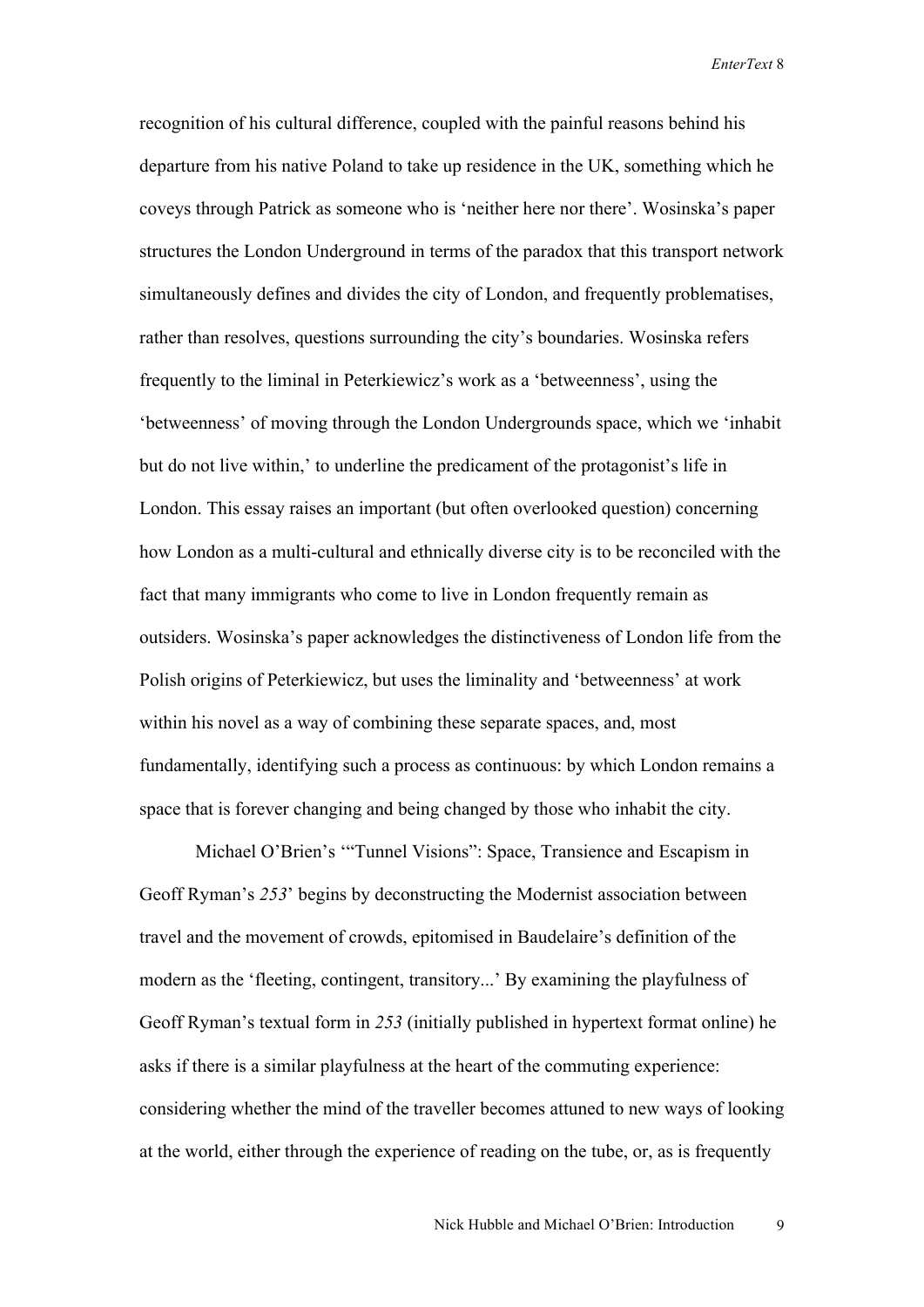the case in this text, inventing narratives and fantasies about fellow tube travellers. Within this essay, O'Brien analyses how prose characterises the experience of commuting on the tube as a void, a physical and temporal space between different points in our lives, while examining Ryman's subversion of London life within the tube, where it is characterised as a space for reading, mischief and day-dreaming. He concludes that in contrast to the idealised world of Metroland, epitomised in John Betjeman's poetry, 'what texts such as *253* suggest is that the "multiplicity" of physical geographical areas in London, such as Waterloo or Lambeth are mirrored by a "multiplicity" of ideas which individual Londoners inscribe upon such places, in the mere act of travelling through them each day'.

Finally, Roshni Mooneeram's **'**The Chinese Flâneuse Negotiating the Metropolis: Xiaolu Guo's *A Concise Chinese-English Dictionary for Lovers*' not only extends scholarship concerning the figure of the flâneur into the twenty-first century but also shifts attention on to the emergent figure of the flâneuse. Mooneeram focuses on the twenty year old protagonist of Guo's novel, who has arrived in London straight from a rural Chinese background for the purpose of learning English: 'Driving herself out of the safe, familiar, private home of a Chinese family in London and projecting herself into the public, she shares with the original flâneur the sense that an engagement with the metropolitan spectacle will allow her to come to terms with her (new) existence.' Drawing on de Certeau's comparison of the acts of walking and speaking, Mooneeram analyses the Chinese flanêuse's 'rhetoric of walking' which opens up the city to her from the greasy cafés to the peepshows: 'The association of the walking woman with the figure of the prostitute, a seller who is also a commodity and object of desire, is turned on its head in this case as the flâneuse focuses on her own desiring female gaze.' As a result, the reader is challenged to consider whether